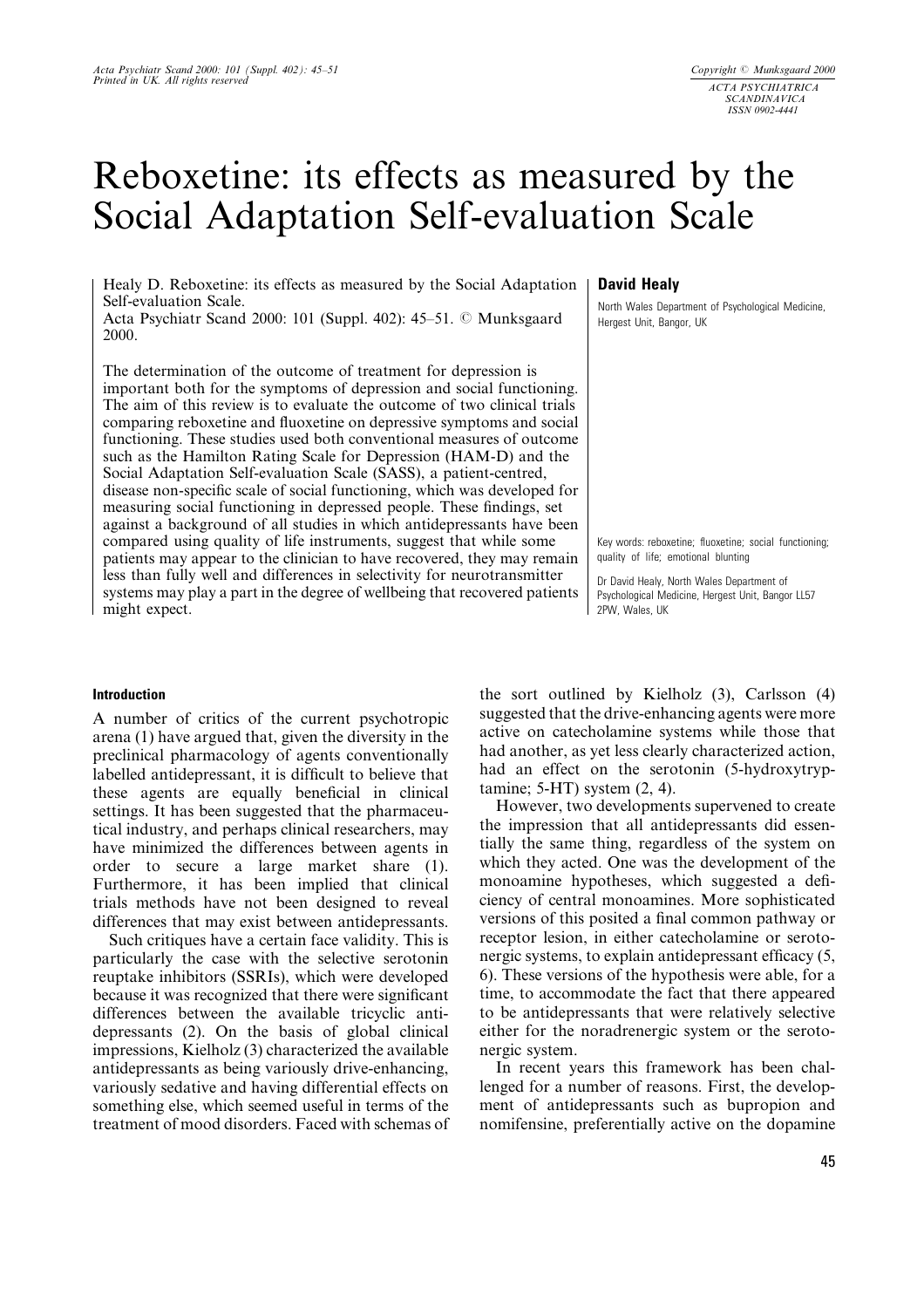system, have been identified. Secondly, there is evidence that other agents such as isoniazid, which have no effects on dopamine, noradrenaline or serotonin, are antidepressant (7). Thirdly, there is evidence that reserpine, which depletes cerebral monoamines, has antidepressant properties (8). Finally, the SSRIs have demonstrated a clinical efficacy in a range of conditions such as obsessivecompulsive disorder (OCD), panic disorder and social phobia, when there is no depressive component. This suggests that these agents have a nonsedative anxiolytic or serenic action, which they do not share with other `antidepressants'. This is an action that could conceivably account for their antidepressant properties (9). Furthermore, there has been an ongoing failure to find a lesion in any monoamine system.

The second development that led to the impression that all antidepressants were equivalent was the development of clinical trial methods that exclusively utilized disease-specific observer-based rating scales, such as the Hamilton Rating Scale for Depression (HAM-D) (10). On instruments such as these, all antidepressants show equivalent efficacy in mild to moderate depressive disorders. This appears to have led to a presumption that they were, therefore, all the same, despite earlier preclinical and clinical impressions. The efficacy of agents with actions on the serotonin system across a wide range of nervous conditions did not lead to this view being challenged, but more recent evidence that agents with an action on catecholamine systems appear to be more useful in severe depressive disorders may do so (9).

A second area of measurement is the domain of Clinical Global Impression instruments. These are observer-based instruments that are disease nonspecific. There are two other domains of measurement, subject-based disease-specific measures and subject-based measures that are disease nonspecific. Within the disease-specific domain, the best-known instruments are the Beck Depression Inventory (BDI) (11) and the Zung self-rating scale for depression (12). With these instruments, agents selective for the noradrenergic system have appeared to have advantages over agents selective for the serotonergic system (13). However, these results had little impact, in part because these instruments are used less frequently than the HAM-D in clinical trials.

The Social Adaptation Self-evaluation Scale (SASS) (14) measures aspects of the disease nonspecific domain from a subject-based perspective. Other instruments in this area are Quality of Life  $(QoL)$  instruments (15–18), which have been used in trials of antidepressants but on which, to date,

differential effects between antidepressants have not been reported. Until the use of the SASS in the recent reboxetine-fluoxetine studies, agents selective for the noradrenergic system have not been tested with such instruments. An emergence of differences between agents selective for the noradrenergic and serotonergic systems on alternative psychometric instruments such as the SASS would lend credence to the suggestion that the current range of antidepressants are not equivalent.

To illustrate some of these issues, this paper will review evidence from two clinical trials conducted using the SASS, along with all other studies that have used QoL instruments in which different antidepressants have been compared.

# Material and method

Patients aged 18-65 years, with a diagnosis of Major Depressive Episode (DSM-IIIR) (19), with a current episode present for  $1-4$  months and with a pretreatment total score on the 21-item HAM-D (10) of  $\geq$  22 were enrolled into two studies. In the first study, 381 patients were admitted in 33 centres; 126, 127 and 128 were randomized to receive reboxetine, fluoxetine or placebo, respectively, for 8 weeks (20). In the second study, 168 patients were randomised to receive either fluoxetine or reboxetine in a 16-centre study (21).

Observer rating scales included the HAM-D (10), the Clinical Global Impression Scale (22) and the Montgomery-Asberg Depression Rating Scale (MADRS) (23), while self-rating assessments included the patient Global Impression Scale (22) and the SASS (14). The SASS has 21 questions, exploring patient behaviour in four broad areas of social functioning: work, spare time, family and ability to cope with resources/finances. The SASS also assesses motivation, self-perception and satisfaction with a role. Each answer is scored from 0 to 3 giving a total range of  $0-60$ . Normal scores fall within a band from 35 to 52 (14).

# **Results**

Of the 381 patients enrolled into the first study, 302 (103, 100 and 99 randomized to receive reboxetine, fluoxetine or placebo, respectively) provided SASS self-evaluation data at baseline and at last assessment. The mean values of the SASS total scores in the three treatment groups across the treatment period are shown in Fig. 1 (20).

At baseline there was no difference between the three groups. At the last assessment the three groups were significantly different (ANOVA;  $P < 0.0001$ ) with mean SASS total scores of 35.3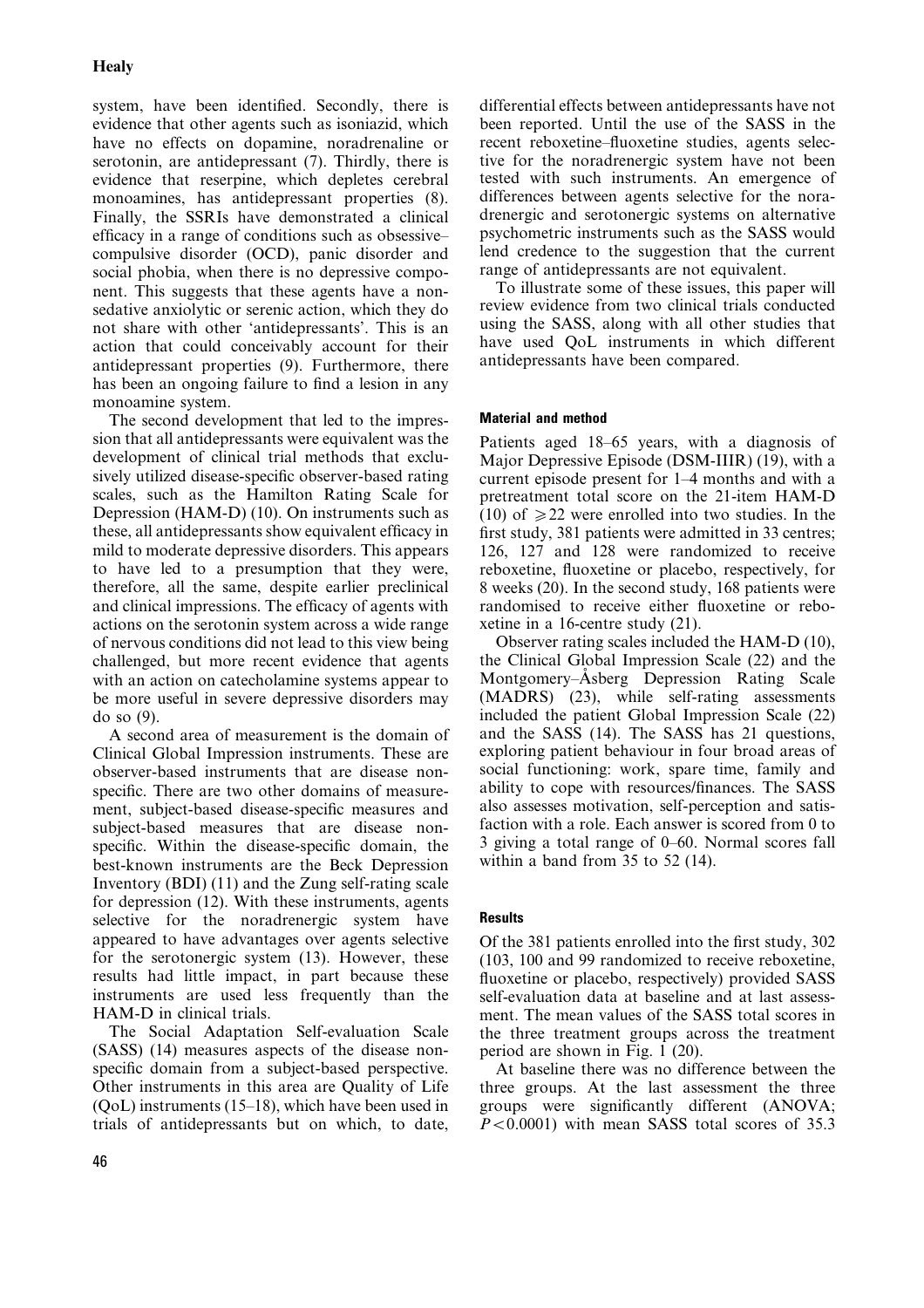

Fig. 1. Mean SASS total scores over time in patients in the reboxetine, fluoxetine and placebo groups.

(reboxetine),  $31.9$  (fluoxetine) and  $27.2$  (placebo), corresponding to an average improvement with respect to baseline of 41% in the reboxetine group,  $31\%$  in the fluoxetine group and  $14\%$  in the placebo group. At last assessment  $46%$  of the fluoxetine group had returned to the normal range, while 55% of the reboxetine-treated group had done so.

A point-biserial correlation analysis was conducted for all items on the scale for the reboxetine, fluoxetine and placebo series to determine which items discriminated between treatments. In the case of comparisons between reboxetine and placebo, the correlation coefficient was positive and different from zero for all items except quality of spare time. The correlation was maximal for 12 items, including social attractiveness, external relationship appreciation, work enjoyment, social inquisitiveness, control of surroundings, family relationship quality, communication difficulties, interest in hobbies, external relationship quality, rejection sensitivity, intellectual interest and job interest.

In the case of comparisons between fluoxetine and placebo, the point-biserial correlation coefficient was positive and different from zero for 12 of the 21 items, with maximal correlations for seven items: family relationship quality, social attractiveness, work enjoyment, social inquisitiveness, external relationship appreciation, external relationship quality and job interest. However, for nine items no significant differences between fluoxetine and placebo were detected.

The results of the point-biserial correlation analysis comparing reboxetine and fluoxetine showed a correlation coefficient that differs from zero in favour of reboxetine for nine items. Values were maximal for six items: community involvement, interest in hobbies, social compliance, rejection sensitivity, control of surroundings and vainness. Among these items, community involvement and social compliance explore active social behaviour, while most of the others, i.e. rejection sensitivity, control of surroundings and vainness, investigate self-perception aspects.

When the analysis was confined to patients in core symptom remission (HAM-D  $\leq 10$ ) (Fig. 2), the differences in favour of reboxetine were even more marked with significantly better outcomes on 14 of the 21 items. The additional items were family-seeking behaviour, relationship-seeking behaviour, intellectual interest, work enjoyment and managing of resources and finances. In this case  $63\%$  of the fluoxetine patients had returned to normal, as defined by a SASS score within the normal range, while 37% of them had not, despite HAM-D scores indicative of remission  $(\le)$ . In the reboxetine-treated group 79% had returned to normal on the SASS, leaving 21% still outside the normal range.



Fig. 2. Mean SASS total scores over time in patients in remission in the reboxetine, fluoxetine and placebo groups.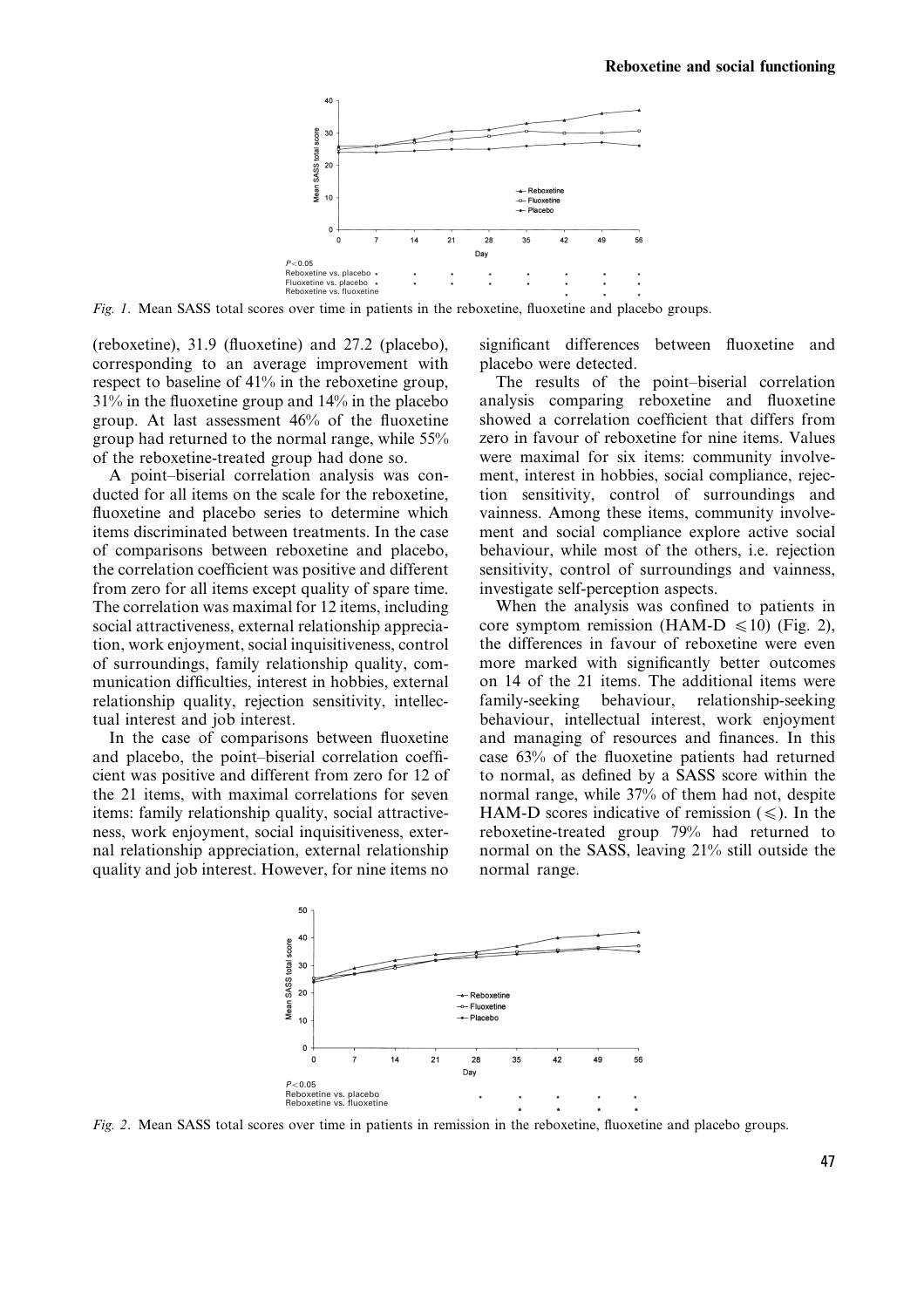



Fig. 3. Percentage of patients classified as responders or in remission after treatment with reboxetine or fluoxetine.

It is important to note that the differences between reboxetine and fluoxetine cannot be explained in terms of differential responses, at least as assessed by conventional measures such as the HAM-D or the MADRS, where both drugs performed similarly. In both cases, therefore, there had been a comparable response across what are usually thought of as the core symptoms of the disorder (Fig. 3).

In the second study (21) 168 patients were recruited, of whom 79 were randomized to receive reboxetine and 89 were randomized to receive fluoxetine. Of these, 153 patients were evaluable and 45 patients in the reboxetine group and 55 in the fluoxetine group achieved remission. The overall SASS scores in both groups did not differ significantly. When remitted patients in the reboxetine and fluoxetine groups were compared using the SASS, reboxetine-treated patients tended to do better than those treated with fluoxetine  $(P=0.07)$ . When patients who, on entry into the study, had social functioning levels in the normal range  $(35-52)$  were excluded, improvement in the SASS total scores tended to be better (although not significantly) ( $P=0.075$ ) for patients in the reboxetine group (Fig. 4).

There were significant differences ( $P \le 0.05$ ) in favour of reboxetine for four items including interest in leisure activities, extra-family relationships, management of resources and organization of environment. When an index of improvement was constructed by comparing remitters and nonremitters in each group, there was a significantly



Fig. 4. Mean improvement in SASS total score after  $4-8$ weeks of treatment in patients in remission with SASS scores below 35 at baseline receiving reboxetine or fluoxetine.

better outcome for remitters in the reboxetine group compared with those in the fluoxetine group  $(P=0.04)$ .

#### **Discussion**

There clearly needs to be some caution when considering results from just two clinical trials (20, 21). The SASS is a psychometric instrument that is not specific to a particular disease. It is selfrated by patients, covering areas of social and personal functioning that are traditionally covered by quality of life instruments (24, 25). A number of companies have produced similar scales (26) and used them in clinical trials; however, the data, for the most part, have not been reported in the literature. Therefore, a good case can be made for the fact that the current findings with reboxetine on the SASS do not stand in isolation.

In fact, so few QoL results have been reported, where two antidepressants have been compared directly, that these results comparing reboxetine and fluoxetine achieve considerable significance. Simon and co-workers  $(27)$  compared fluoxetine, desipramine and imipramine using the HAM-D and the SF-36, and found no differences between the drugs on 3-month QoL outcomes. Souetre and co-workers  $(28)$  compared amitriptyline, clomipramine and fluoxetine, using the SF-36 questionnaire and found, in general, no differences between the drugs. When confounding factors were taken into account, there were benefits for fluoxetine in the domains of general health perception and social function. Wheatley and  $co$ -workers  $(29)$  compared mirtazapine and fluoxetine using the HAM-D and Quality of Life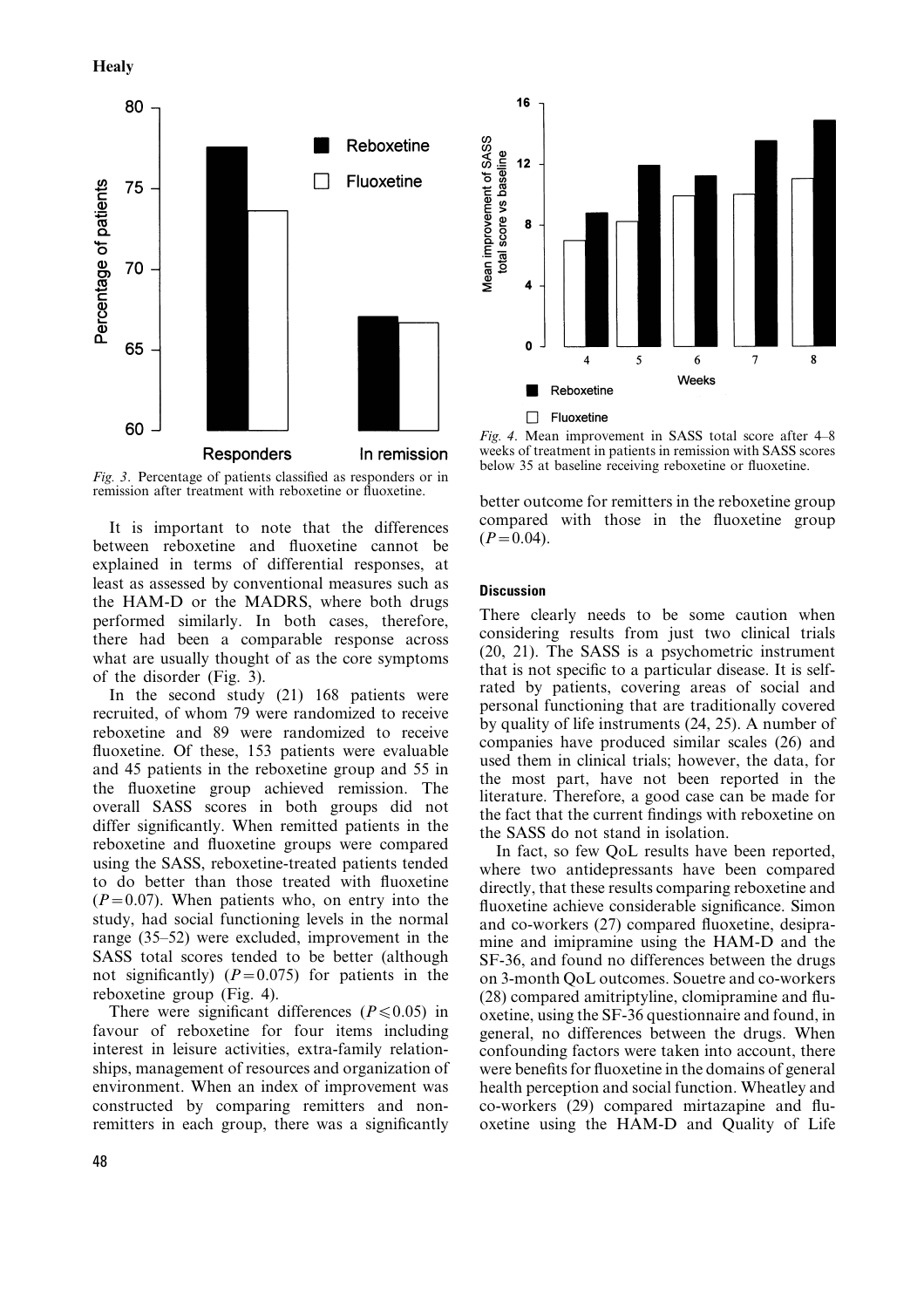Enjoyment and Satisfaction Questionnaire (QLESQ) (a scale with a very similar range of questions to the SASS). While mirtazapine was significantly more effective than fluoxetine using the HAM-D as an outcome measure, interestingly both treatments did comparatively poorly on the QLESQ with little change from baseline (29). Lydiard and co-workers (30) compared sertraline with amitriptyline and placebo using the HAM-D and the QLESQ. Both active drugs were associated with greater improvements than placebo on QoL measurements, with sertraline showing a predisposition for greater improvements. Furthermore, Kocsis and colleagues (31) used the QLESQ to compare 416 patients with a diagnosis of early onset primary dysthymia, treated with sertraline, imipramine or placebo. They found that while both sertraline and imipramine were significantly better than placebo in improving QLESO scores from baseline, no significant difference was observed between the active drugs.

Finally, Lonnqvist and colleagues (32) compared moclobemide with fluoxetine using conventional outcome measures along with the SF-20. A significant change for the better in OoL was found in both treatment groups, even at week 2, but especially after 6 weeks of treatment. Improvement was seen in all dimensions of the scale. For moclobemide there were comparatively greater increases in scores in the domains of social and role functioning, while for fluoxetine the greatest improvements were in the domain of perceptions of physical health.

What do these findings mean? One possibility is that the SASS or other QoL instruments in some sense measure treatment efficacy and may reflect nuances of efficacy that traditional observer-based, disease-specific rating scales such as the HAM-D miss, other than in severely depressed populations.

Another possibility is that the SASS gives some assessment of the overall impact of treatment. As with the antihypertensives, the overall impact of treatment, from the point of view of the patient, is a complex mixture of treatment efficacy as regards the index disorder together with the impact of sideeffects on the individual's lifestyle and social functioning. To date, there has been no means of comparing the burden of side-effects stemming from agents active on one system with those stemming from agents active on another. However, in the case of the antihypertensives, it is clear that the angiotensin-converting enzyme inhibitors are preferred by patients to the beta-blockers, even though in terms of observer-based measures of efficacy these treatments are equivalent. This must, in part, be caused by the impact of differing sets of side-effects on the QoL. Similarly, the SASS may give some indication as to the overall impact of

treatment on the patient. The role of side-effects on the overall impact of treatment may play a greater part in the early rather than later weeks of treatment.

As regards side-effects, there are two points to note. One is that side-effect data are not collected systematically, and therefore the true frequency and impact of side-effects from all psychotropic drugs currently in use is not known. Secondly, a further issue with side-effects has been to devise a method of assessing which are worse than others. Since the release of the SSRIs, it has been commonly claimed that these agents produce less troublesome sideeffects than the older tricyclic antidepressants. Whether dry mouth is a greater problem than severe nausea, sexual dysfunction and akathisia that may lead to suicide is, however, questionable. Arguably, only the patient is in a position to make this judgement. One benefit of the SASS or other quality of life measures is that they may perform just this function, since nausea, sexual dysfunction or akathisia are incompatible with selfratings of normal social functioning.

Reviewing all the pertinent studies (including the SASS studies), in general the SSRIs fluoxetine and sertraline do not perform better than some of the older tricyclic antidepressants such as amitriptyline or clomipramine, which have traditionally been thought to have the heaviest burden of side-effects. It is also clear that there may be a considerable dissociation between observer-based, diseasespecific ratings and OoL assessments. Finally, the SASS studies with reboxetine are the only studies employing QoL type measurements that demonstrate the effects of an agent selective for the noradrenergic system. The findings with reboxetine are consistent with findings for drugs which have some selectivity for the noradrenergic system using patient-based measures such as the BDI (11).

In later weeks of treatment, quite apart from responses of the index condition and the burden of side-effects, there may be an additional QoL contribution that a drug selective for the noradrenergic system may make in comparison to an SSRI. The SSRIs produce a non-sedative anxiolytic effect, reduce irritability (6) and take the edge off intrusive thoughts in OCD, social phobia and other conditions. This may be the means by which they exert their antidepressant effect. However, on occasions this anxiolytic effect can produce an overunconcern, an excess sanguinity. There is no reason to suppose that taking the edge off intrusive thoughts will only happen to the intrusive thoughts associated with a depressive or obsessive disorder. It may well happen to thoughts which intrude and which are necessary for normal social functioning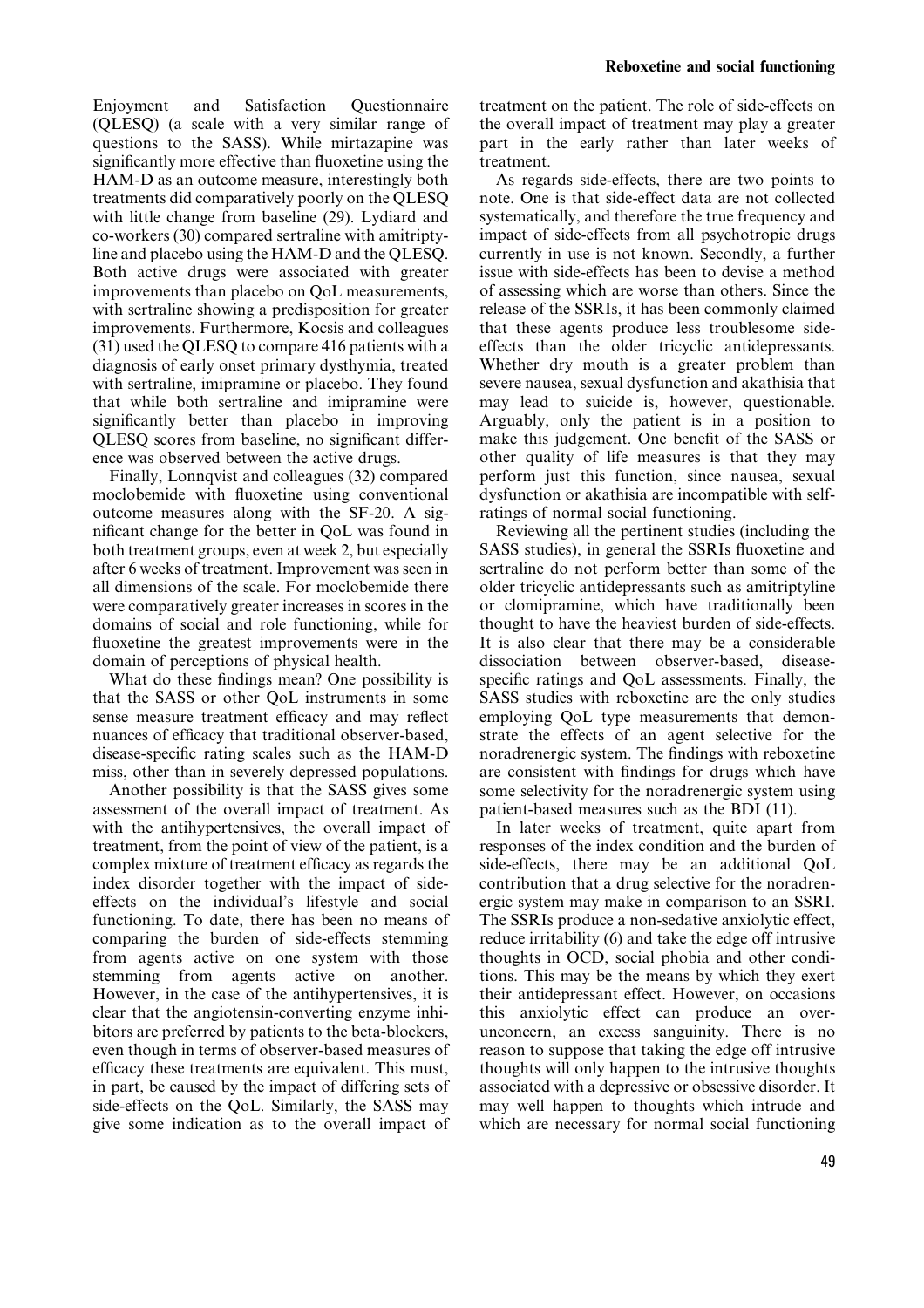# **Healy**

such as worries about finances, etc. This point was illustrated in a recent study of healthy volunteers given paroxetine, where a sense of lessened concern and detachment was reported (33). An effect such as this could be expected to lead, in a proportion of individuals who had otherwise responded to treatment, to perceptions of altered social performance or OoL that would be consistent with the findings outlined for the SASS in those treated with fluoxetine.

As noted in the Results section the mean findings reported, rather than indicating effects across all the individuals in the clinical trial, are consistent with findings that a greater proportion of individuals feel normal on reboxetine compared with those on fluoxetine. The data suggest that a significant proportion of individuals respond to fluoxetine, become fully well and feel quite normal on this agent, but that over one-third of those who otherwise appear well are not as well as they may appear. One significant effect of SSRIs that may account for this is their sanguinity-inducing properties outlined above. In a proportion of individuals this may amount to a sense of detachment or emotional blunting. There have been Internet and extensive media reports of this phenomenon in recent years, but to date there have been few systematic studies of the issue. The findings on the SASS in this study, however, require explanation and are likely to bring this area into clearer focus.

Future studies will need to address whether there are any pharmacogenetic or personality-based predictors for these effects. Of interest is the report by Joyce and colleagues (34), which shows that personality may predict up to 50% of the variance in responsiveness to selective antidepressant agents. Recently, neuroimaging studies by Farde and colleagues (35), replicated by Breier and co-workers (36), which showed correlations between monoamine receptor densities and aspects of personality, may help explain the findings of clinical responsiveness. The availability of a selective noradrenergic agent such as reboxetine may allow these issues to be explored in greater detail.

# **Conclusions**

The results of these studies indicate that use of the SASS has opened up a new domain of measurement in the field of antidepressant assessment. The significance of such differences between antidepressants and the mechanisms mediating the differential effects on SASS between reboxetine and fluoxetine require further studies to establish the benefits of selective noradrenaline reuptake inhibitors on social functioning. Meanwhile, clinicians have strong indicators from the data that there is a right and a wrong antidepressant for the individual patient facing them. All antidepressants are not simply equivalent for all patients. This is particularly likely to be important during the post-recovery phase of treatment, where the level of wellbeing experienced by the patient on treatment may significantly affect their compliance with treatment and prospects for remaining well.

# Acknowledgement

This paper was presented at a satellite symposium to the Scandinavian Society for Psychopharmacology, entitled `Reboxetine - a novel antidepressant drug selectively inhibiting noradrenaline uptake and uniquely improving social functioning'. The symposium was sponsored by an unrestricted educational grant from Pharmacia & Upjohn.

### References

- 1. GARATTINI S. Experimental and clinical activity of antidepressant drugs. In HEALY D, DOOGAN D, eds. Psychotropic drug development. Social, economic and pharmacological aspects. London: Chapman & Hall, 1996:1-12.
- 2. HEALY D. The antidepressant era. Boston: Harvard University Press, 1997.
- 3. KIELHOLZ P. Die behandlung endogener depressionem mit psychopharmaka. Dtsch Med Wochenschr 1968;93:701-710.
- 4. CARLSSON A. The rise of neuropsychopharmacology: impact on basic and clinical neuroscience. In HEALY D, ed. The psychopharmacologists. London: Chapman & Hall, 1996:  $51 - 80.$
- 5. HEALY D. The structure of psychopharmacological revolutions. Psychiatr Dev  $1987:5:349-376$ .
- 6. HEALY D,MCMONAGLE T. Enhancement of social functioning as a therapeutic principle in the management of depressive disorders. J Psychopharmacol 1997;11:22-29.
- 7. LURIE M. The enigma of isoniazid. In HEALY D, ed. The psychopharmacologists, vol 2. London: Lippincott-Raven, 1998:119±134.
- 8. HEALY D, SAVAGE M. Reserpine exhumed. Br J Psychiatry 1998;172:376-378.
- 9. HEALY D. Meta-analysis of trials comparing antidepressants with active placebos. Br J Psychiatry 1998;172:232-234.
- 10. HAMILTON M. A rating scale for depression. J Neurol Neurosurg Psychiatry 1960;23:56-62.
- 11. BECK AT, WARD CH, MENDELSON M, MOCK J, ERBAUGH J. An inventory for measuring depression. Arch Gen Psychiatry 1961;4:53±63.
- 12. ZUNG WWK, DURHAM NC. A self-rating depression scale. Arch Gen Psychiatry  $1965;12:61-70$ .
- 13. BECH P. Clinical effects of selective serotonin reuptake inhibitors. In DAHL SG, GRAM LF, eds. Clinical pharmacology in psychiatry. Berlin: Springer-Verlag, 1989:82-93.
- 14. BOSC M, DUBINI A, POLIN V. Development and validation of a social functioning scale, the Social Adaptation Selfevaluation Scale. Eur Neuropsychopharmacol 1997;7: S57-S70.
- 15. STOKER MJ, DUNBAR GC, BEAUMONT G. The SmithKline Beecham 'quality-of-life' scale: a validation and reliability study in patients with affective disorder. Qual Life Res 1992;1:385±395.